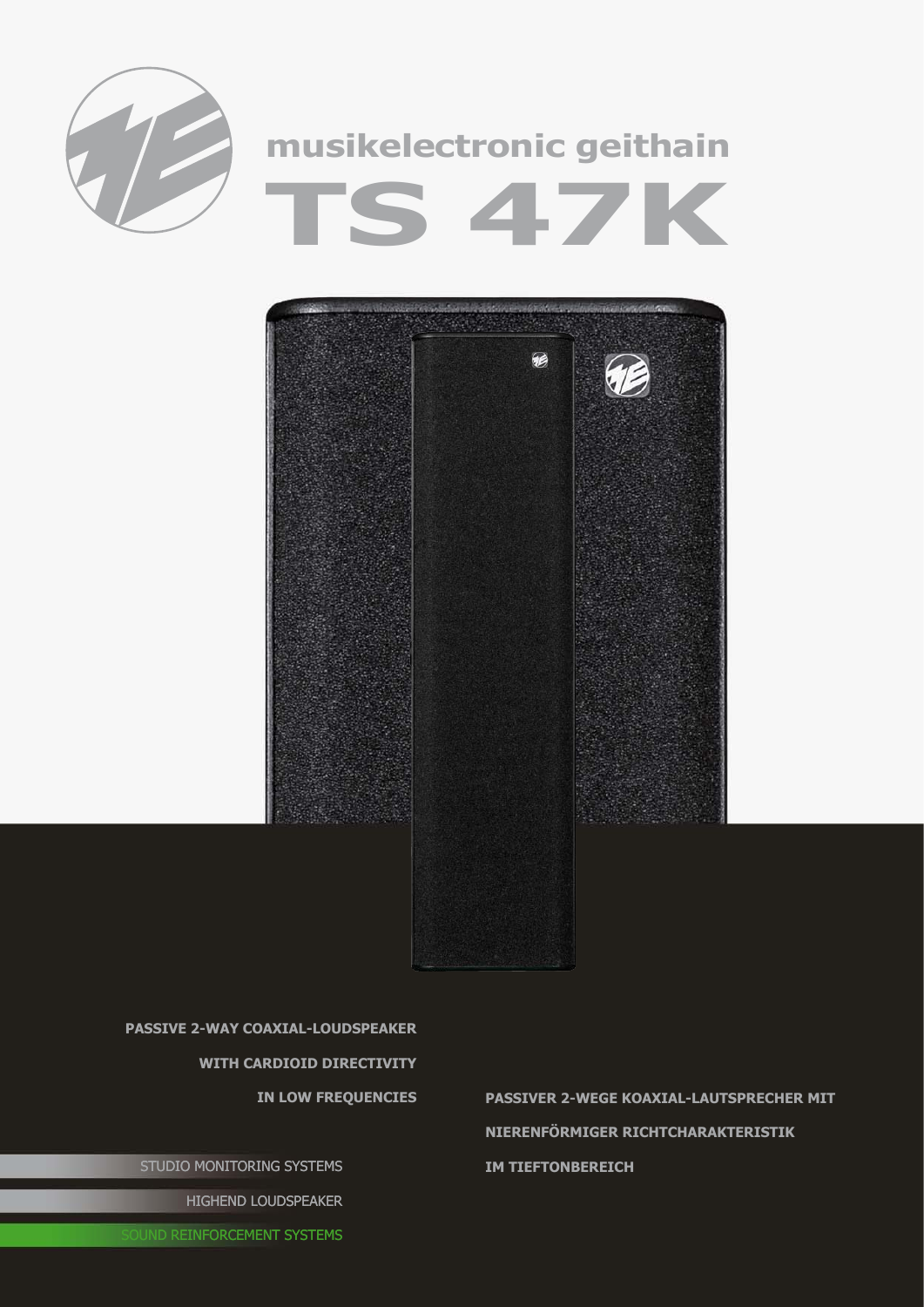**The coaxial two-way sound reinforcement**<br>
system TS47K features a neutral sound<br>
system and users there exities features and colour and very strong vertical focusing and high dynamics. Compared to the provided power the TS47K is very compact. High class speech reproduction in middle and large sized auditoria was the main focus for the development of this equipment. Even in rooms with increased reverberation and longer listening distances an excellent speech audibility is achieved. Because of the vertical radiation characteristics, distractions by ceiling and floor reflections are highly reduced. This effect is supported furthermore by our reliable cardioid technology, allowing directed radiation characteristics in the bass range. Another advantage is the minimised microphone feedback in live situations. The abandonment of horn speakers results in a neutrality you only know from first class studio monitors.

The components include four 6.5-inch cone woofers and sixteen 1-inch dome tweeters. The latter are effectively secured from destruction by an internal protective circuit. The coaxial arrangement of the loudspeaker systems ensures a homogeneous coverage and this also reduces the size of these sound reinforcement systems. For use with music reproduction we suggest an enhancement of the bass transmission range by employing TT-subwoofers from ME Geithain.

A variety of available mountings provide easy assembly for almost every application.

**D**er koaxiale 2-Wege-Beschallungslaut-<br>sprecher TS47K zeichnet sich durch seine Klangfarbenneutralität, besonders starke vertikale Bündelung und hohe Dynamik aus. Gemessen an der gebotenen Leistung ist der TS47K äußerst kompakt. Hochwertige Sprachbeschallung mittlerer bis großer Auditorien stand bei der Entwicklung dieses Gerätes im Vordergrund. Selbst in Räumen mit gehobener Nachhallzeit und größeren Hörentfernungen wird eine ausgezeichnete Sprachverständlichkeit erzielt. Durch die große vertikale Richtwirkung werden Störungen durch Boden- und Deckenreflexionen stark reduziert. Unterstützt wird dieser Effekt zusätzlich durch die seit Jahren in den Regielautsprechern aus Geithain eingesetzte Bassnierentechnik, die eine gerichtete Schallabstrahlung auch im Bass erlaubt. Ein weiterer Vorteil ist die gesunkene Rückkopplungsneigung von Mikrofonen im Livebetrieb. Der bewusste Verzicht auf den Einsatz von Hornlautsprechern ermöglicht eine Verfärbungsarmut, die man sonst nur von erstklassigen Studiolautsprechern kennt.

Die Komponenten umfassen vier 6,5-Zoll-Konustieftöner und sechzehn 1-Zoll-Hochtonkalotten. Beide sind durch eine interne Schutzschaltung effektiv vor Zerstörung gesichert. Die koaxiale Anordnung sorgt für ein homogenes Abstrahlverhalten und ermöglicht ganz nebenbei eine erhebliche Reduzierung der Gesamtgröße dieses leistungsfähigen Beschallungssystems. Bei Verwendung des Lautsprechers für Musikwiedergabe empfiehlt sich zur Erweiterung des Bassübertragungsbereichs der Einsatz eines TT-Subwoofers aus dem Hause Geithain.

Eine Vielzahl von verfügbaren Halterungen sorgen für eine einfache Montage an nahezu jedem Einsatzort.

## **TS 47K**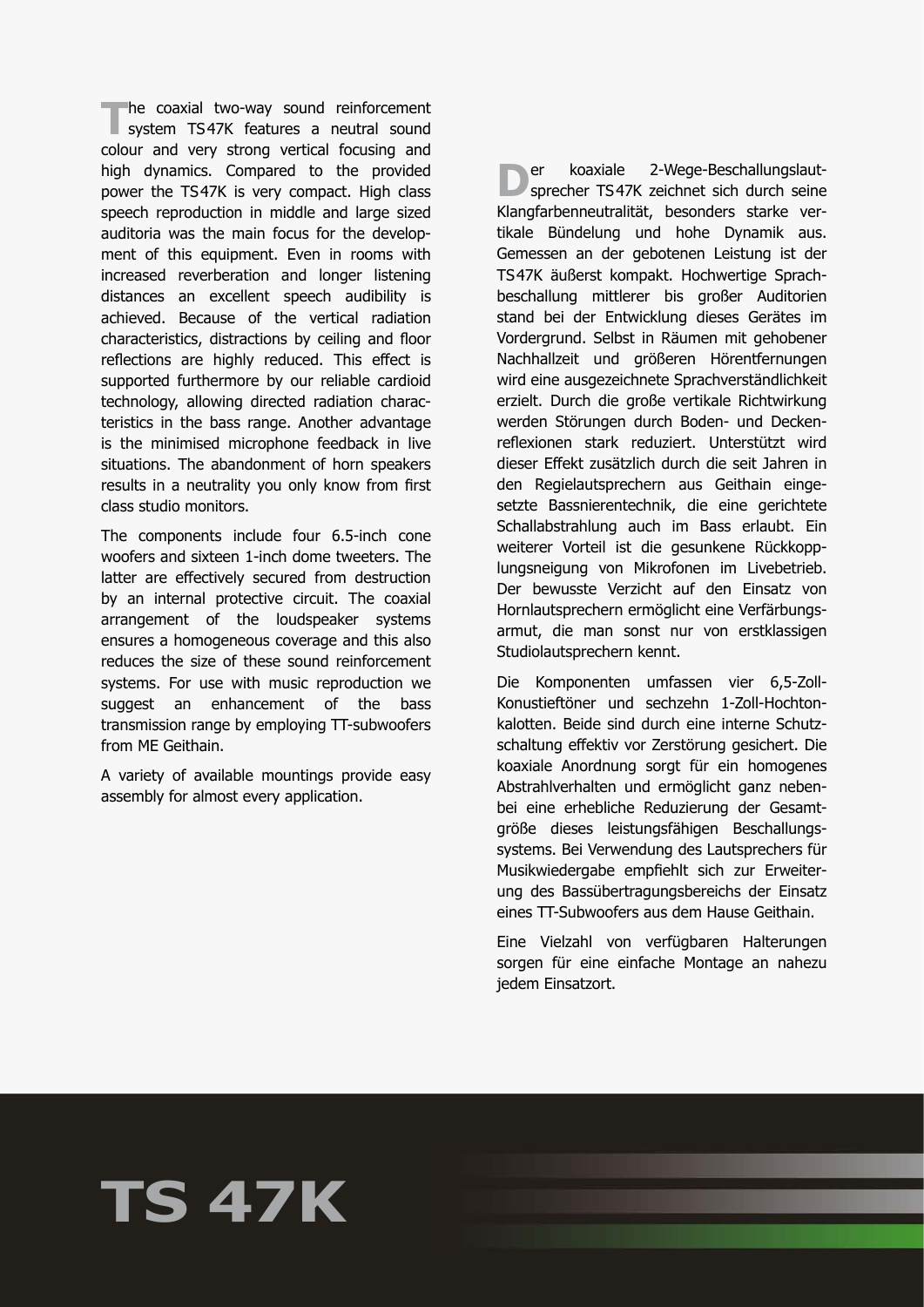## **Specifications**

Frequency response 200Hz … 20kHz −6dB Coverage angle  $f > 2$  kHz 90° x 8° (H x V) **Transducers**  LF HF Sensitivity<br>measured at 1W Maximum input power 960 W Nominal input power 480 W Nominal impedance 16Ω Electronic crossover frequency 2.2kHz Directivity index see diagram Input connector 2× Speakon NL 4 (parallel) Overload protection self-resetting<br>Dimensions ( $h \times w \times d$ ) 815 x 210 x 1 Weight 17kg (37.5lbs) Environmental specifications Operating temperature Storage temperature Relative humidity<br>Design of the cabinet

Additional accessories (optional) security lug

Cabinet type cardioid directivity in low frequencies Maximum SPL  $126 dB$  peak  $r = 1$ m  $(r = 3'3'')$ 4x 6.5″ cone 16x 1″ dome 95dBSPL /  $r = 1$  m ( $r = 3'3''$ )  $815 \times 210 \times 145$  mm (32.1" x 8.3" x 5.8") +15°C … +35°C (+59°F ... +95°F) −25°C … +45°C (−13°F ... +113°F) 45% … 75% lumber core plywood with scratch proof structure coating black RAL9005, other colours optional stand, wall and ceiling mount elements